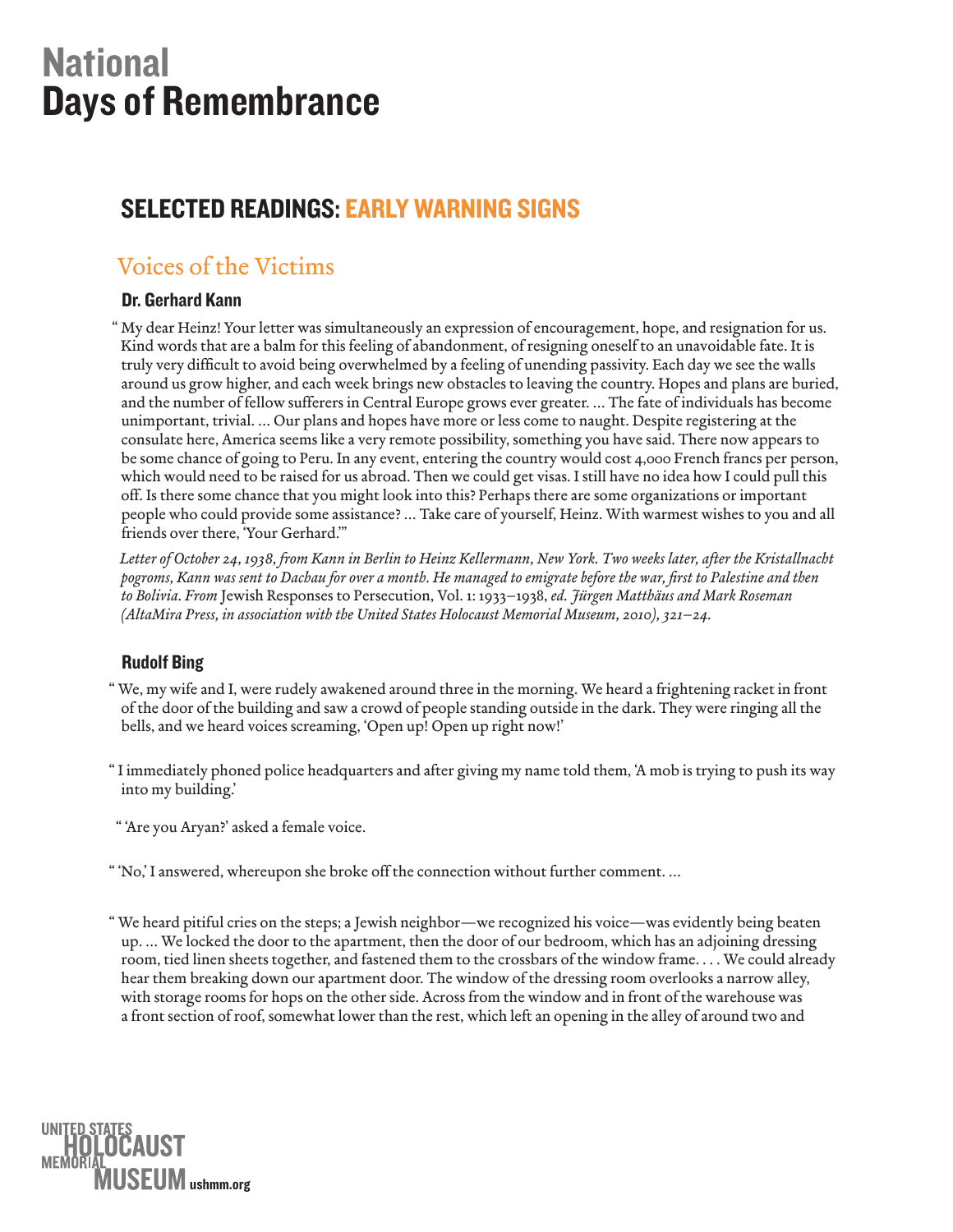half meters between the warehouse and the window. In an instant I decided to throw a mattress down on the ground and jumped down. My wife decided that the window frame and linen sheets would not hold her weight. Suddenly she was hanging by her fingertips from the window ledge, let go, and fortunately fell into my arms, for I had been standing right under her on the mattress that I had thrown down. Of course, I fell down in the process, but the mattress broke our fall. We were saved."

 *Account by Bing, a Nuremberg lawyer, who fled to Palestine with his wife in the late 1930s. From* Jewish Responses to Persecution, Vol. 1: 1933–1938, *ed. Jürgen Matthäus and Mark Roseman (AltaMira Press, in association with the United States Holocaust Memorial Museum, 2010), 351–52.*

#### Hedwig Jastrow

 "Nobody should attempt to save the life of someone who does not want to live! This is not an accident or an attack of depression. I am leaving life as someone whose family has had German citizenship for over 100 years and has always remained loyal to Germany. I have taught German children for 43 years and have helped them through all their trials and tribulations. I have done charity work for the German Volk for even longer, both in times of war and times of peace. I don't want to live without a Fatherland, without a homeland, without an apartment, without citizenship rights, ostracized and reviled. And I want to be buried with the name my parents both gave me and passed on to me, which is untainted. I do not want to wait until it gets defamed. Every convict, every murderer keeps his name. It cries to heaven!"

 *Suicide note left by Jastrow (1862–1938), Berlin, November 29, 1938. From* Jewish Responses to Persecution, Vol. 1: 1933-1938, *ed. Jürgen Matthäus and Mark Roseman (AltaMira Press, in association with the United States Holocaust Memorial Museum, 2010), 369.*

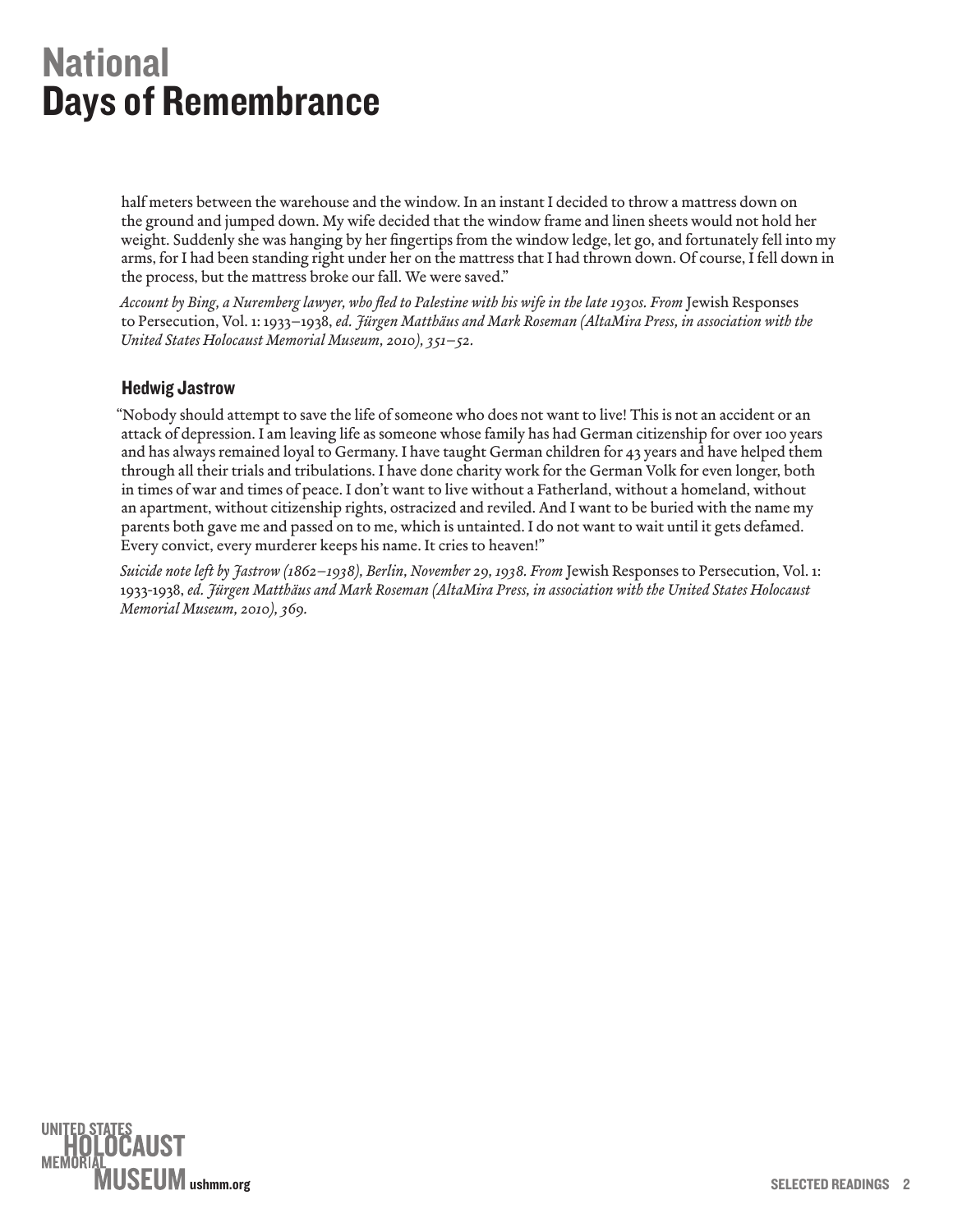### Newspaper Headlines

The following newspaper headlines provide a snapshot of what the US public would have read in 1938.

'Yes, But - -' Attitude Perils Progress at World Refugee Conference: Nations Fear Flow of Jews From Europe. All Assert Willingness to Help but Stress Own Inability. Say Immigrants Would Unsettle Economics and Populations. U.S. Prestige Is Staked at Evian Parley. Having Originated Idea, Failure Would Be Heavy Blow. This Country Received but 11,000 Hebrews Last Year.  *Headline,* Washington Post, *July 10, 1938, B7.*

REICH AGAIN URGED TO ASSIST EMIGRES: Earl Winterton Asks That They Be Allowed to Keep Funds for Departure. DOUBTS MASS ADMITTANCE But Briton Believes Nations Will Be More Liberal in 'Selected' Cases. Czechs Free Austrian Emigres. Argentina Tightens Bars.

*Headline*, New York Times, *July 30, 1938, 5*.

Foreign Policy Association Sees Refugees Lost for Lack of Plan: Cites 'Enormous' Obstacles to Resettlement Financing. Removals Called Crux of Problem.

*Headline*, Washington Post, *November 7, 1938, 5*.

Quota Change To Let Jews In Held Unlikely: Borah Hits Refugee Plan, Cites Congress' Views. Brandeis in New Plea.

*Headline*, Washington Post, *November 20, 1938, 4*.

REFUGEE BODY AIMS TO AID YOUNG JEWS: Hitler Said to Agree to Ease Drive on Elderly if Their Children Will Emigrate. 150,000 WOULD BE MOVED. Britain to Admit 600 Children Stranded at German-Polish Border, Warsaw Hears.

 *Headline,* New York Times*, December 30, 1938, 1.*

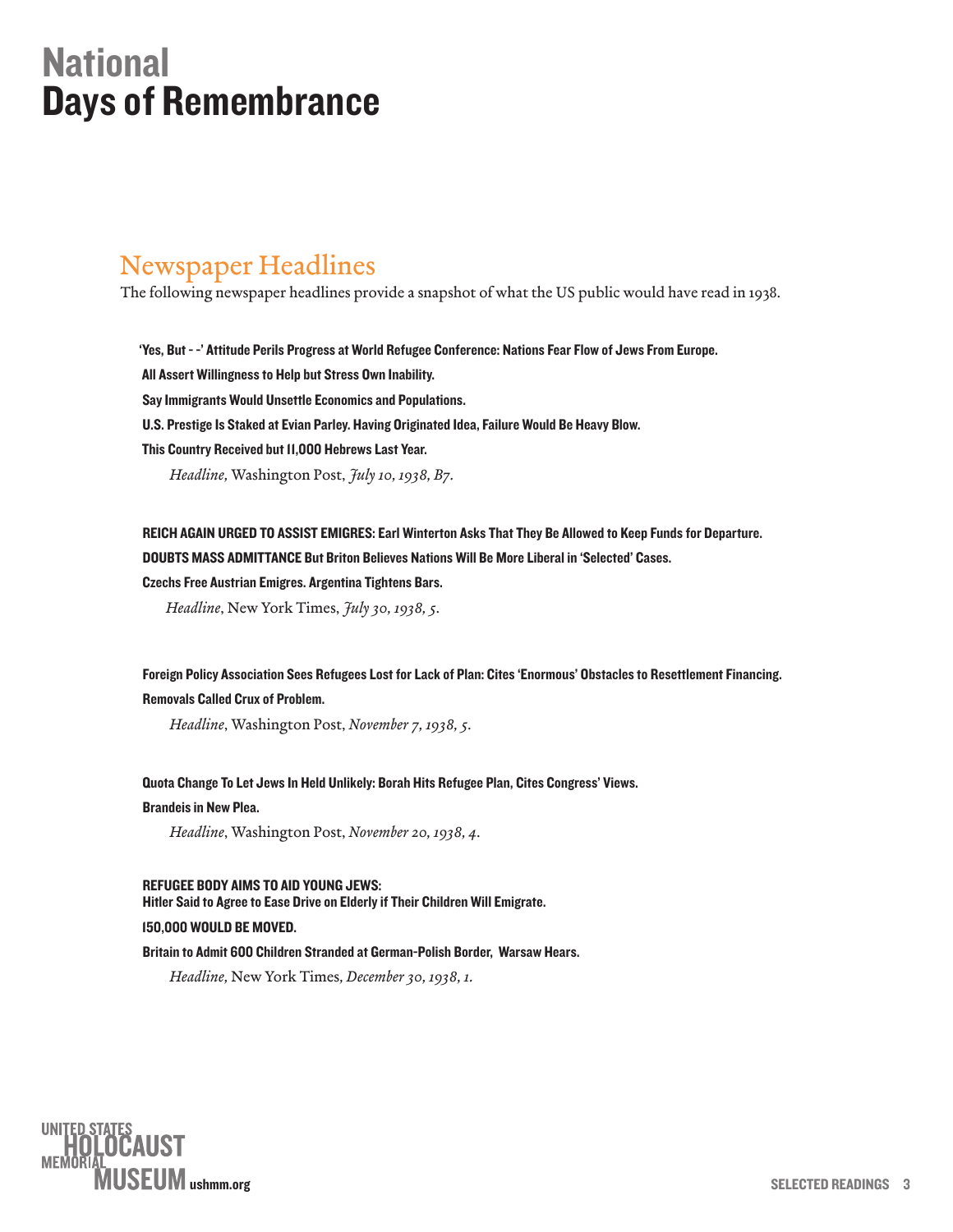## International Voices of Conscience

#### James G. McDonald

 "When domestic policies threaten the demoralization and exile of hundreds of thousands of human beings, considerations of diplomatic correctness must yield to those of common humanity."

 *McDonald, chair, Presidential Advisory Committee on Political Refugees, in his December 30, 1935, letter of resignation as League of Nations Refugee Commissioner. McDonald resigned in protest against the unwillingness of member countries to accept refugees.*

#### Anne O'Hare McCormick

 "A great power free to act has no alibi for not acting. Its unique position of comparative immunity invests it with unique obligations. It is well within the bounds of possibility that it may devolve upon this country to save the ideas embodied in the Declaration [of Independence]. … It is heartbreaking to think of the queues of desperate human beings around our consulates in Vienna and other cities, waiting in suspense for what happens at Evian. But the question they underline is not simply humanitarian. … It is a test of civilization. How deeply do we believe in our Declaration of the elementary rights of man? Whatever other nations do, can America live with itself if it lets Germany get away with this policy of extermination, allows the fanaticism of one man to triumph over reason, refuses to take up this gage of battle against barbarism? Here is a battle that can be won without fighting. For its own sake the civilized world must meet the problem Germany foists upon it."

 *Anne O'Hare McCormick, "The Refugee Question as a Test of Civilization,"* New York Times, *July 4, 1938.*

#### Jacques Maritain

 "Millions of human beings cannot be expelled to become wanderers, men without a country. Are they to be driven to die of hunger? Are they all to be massacred? The more public opinion everywhere is informed and awakened, the more one can hope that persecution will lose ground. … And it is up to the governments of countries to whom the word justice still has some meaning, to act, supported by public opinion, to compel respect for treaties which bear their signatures."

 *Maritain, in a fall 1938 lecture in New York (published as* A Christian Looks at the Jewish Question, *New York: Longmans, Green & Co., 79). A French Catholic philosopher, Maritain spoke out against antisemitism and was active in helping refugees. After the war, he was one of the drafters of the* Universal Declaration of Human Rights.

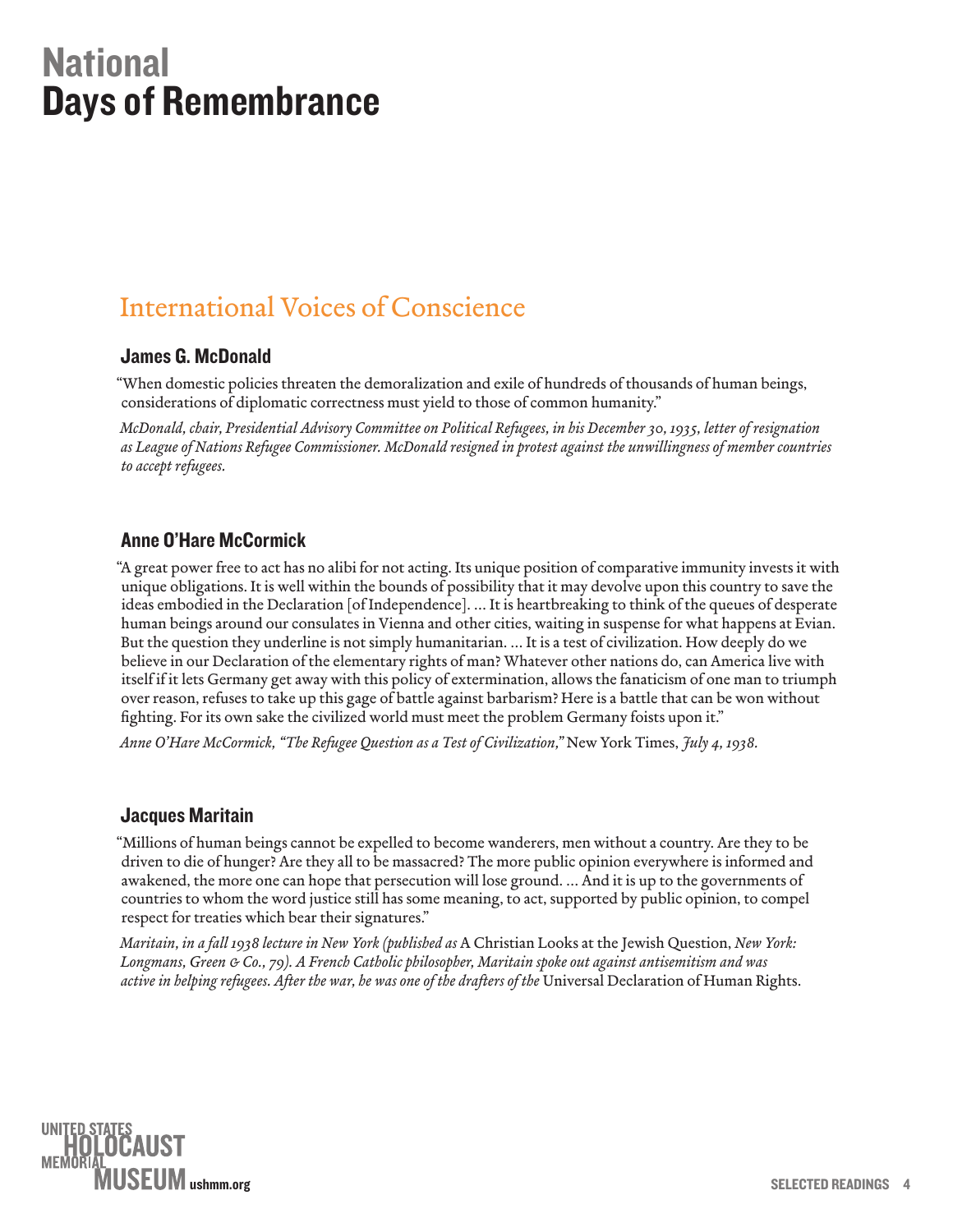#### Henry L. Feingold

 "A simple searing truth emerges from the vast body of research and writing on the Holocaust. It is that European Jewry was ground to dust between the twin millstones of a murderous Nazi intent and a callous Allied indifference. It is a truth with which the living seem unable to come to terms. Historians expect that as time moves us away from a cataclysmic event our passions will subside and our historical judgment of it will mellow. But that tempered judgment is hardly in evidence in the historical examination of the Holocaust. Instead, time has merely produced a longer list of what might have been done and an indictment which grows more damning. There, are after, all six million pieces of evidence to demonstrate that the world did not do enough. Can anything more be said?"

Historian Henry L. Feingold, "Who shall bear guilt for the Holocaust: The Human Dilemma," in Bystanders to the Holocaust, *ed. Michael Marrus (Westport, Connecticut: Mecklermedia, 1989), 121.*

### Responses to Kristallnacht

" The news which comes out of Germany can hardly fail to spread the deepest gloom. It is possible, of course, that the newspaper stories are exaggerations of the truth, but they are accompanied by photographs that are most convincing. Perhaps the most distressing was the picture of destroyed and looted buildings, with the faces of the passers-by wreathed in smiles. It is a terrible thing for a power-mad dictator to seek to ruin thousands of innocent persons, but it is a far more terrible thing for a great people to give wholehearted assent to such efforts, and to find brutality amusing. The smiles on those faces haunt us."

 *Editorial, "The Necessity of Pessimism,"* The Friend *(a Quaker publication), December 1, 1938.*

There has been an ascending grade of injustices, political reprisal, concentration camps, religious persecution, calumny, purges, obliteration of speech and press, exile and expropriation. … My individual protest, your individual protest, our mutual feeling of sympathy for those persecuted and outraged by the autocrats of Europe, will not change instantly the present issue, but the combined condemnation of all those who love freedom and justice throughout the world will channel itself into a flood of righteous indignation that will sweep away the barriers of censorship and will reach the minds and consciences of the rank and file of the German and Jew alike, and justice shall prevail."

 *Bishop Peter Ireton, Catholic University of America national radio broadcast, November 16, 1938.*

" We can no longer be silent. We cannot rely on private intercessions on our behalf. We are dealing here with an enemy which will not give up our sacrifices … which begrudges us life and which misses no opportunity to embitter our existence ... let our leaders lead! Let them not delay and postpone."

 *Samuel Margoshes,* The Day *(a Jewish daily), November 11, 1938.*

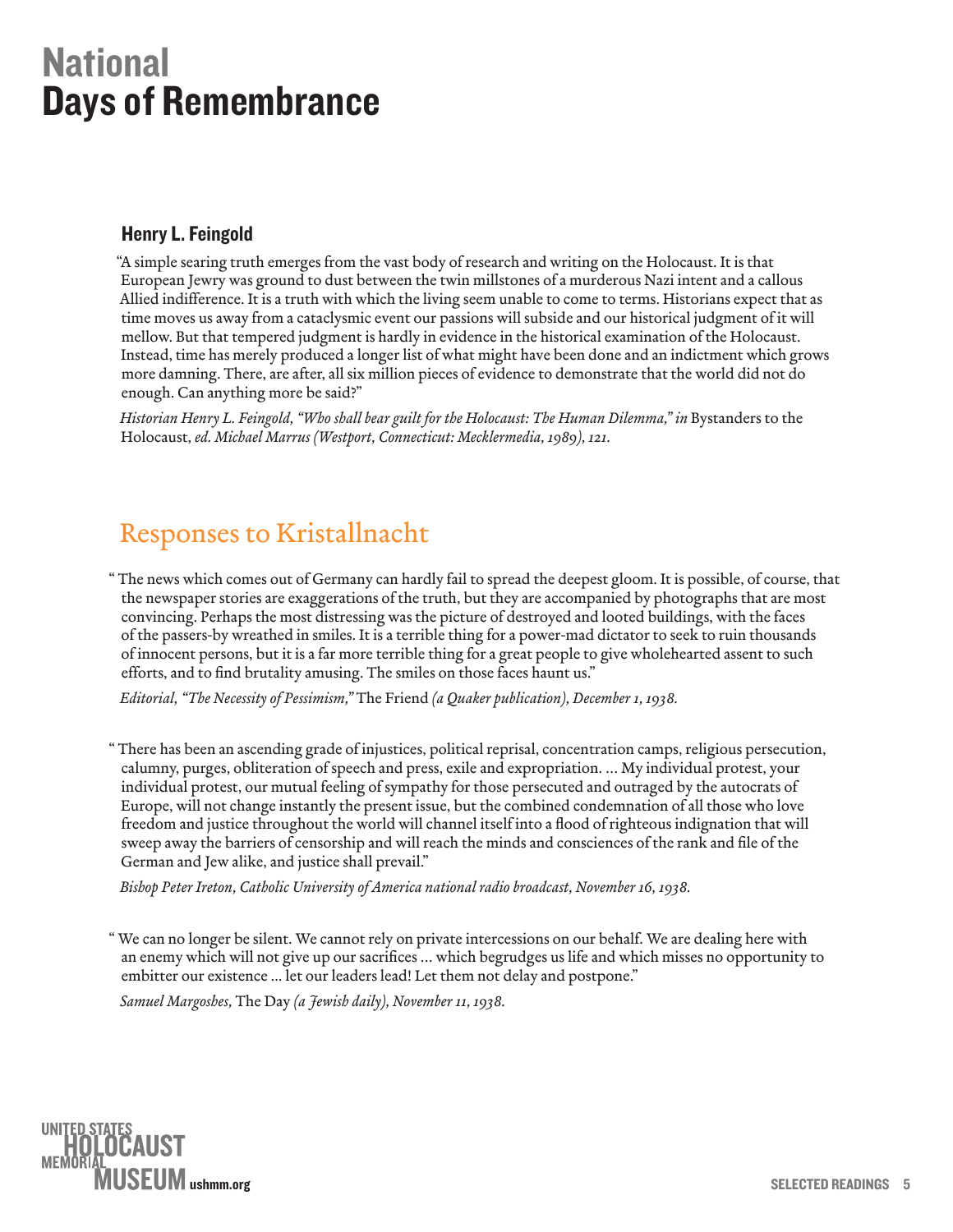"At a moment when the terrible persecution of the Jewish population in Germany and in other Central European countries has come to a violent climax, it is our duty to remind ourselves of the stand which we have taken as an ecumenical movement against anti-Semitism in all its forms. … We suggest that at this time all Churches should take immediate action based on these statements … to further without delay the plan proposed by the Evian Conference for securing a permanent settlement of a large number of actual and potential non-Aryan refugees."

 *Provisional Committee of the World Council of Churches, Geneva, November 16, 1938.*

## Voices in Germany

#### Franz Kaufmann

"When we see such things, should we live on as if nothing had happened?"

 *Kaufmann, a Berlin lawyer who founded a small rescue group in the late 1930s after seeing Jews taken away by the Gestapo. In addition to hiding Jews, his group forged passports and helped Jews escape Germany. Kaufmann was shot by the Gestapo in 1943 when the group was discovered. Kaufmann's statement was reported by Helene Jacobs, a member of the resistance group who survived, in Victoria Barnett,* For the Soul of the People *(Oxford University Press, 1992), 154.*

#### Julius von Jan

 "Today we truly have every reason to hold a day of repentance, to speak of our sins and the sins of our people. … [H]ouses of God that were sacred to others have been burned to the ground without punishment, the possessions of strangers plundered and destroyed, men who served the German people loyally and fulfilled their obligations conscientiously have been thrown into concentration camps."

 *Sermon preached by Lutheran Pastor von Jan, Oberlennigen, Germany, November 16, 1938. This is one of the few sermons preached in German churches that protested Kristallnacht. Von Jan was attacked one week later by storm troopers and imprisoned from November 1938–June 1943, when he was sent to the eastern front. Translation by Victoria Barnett.*